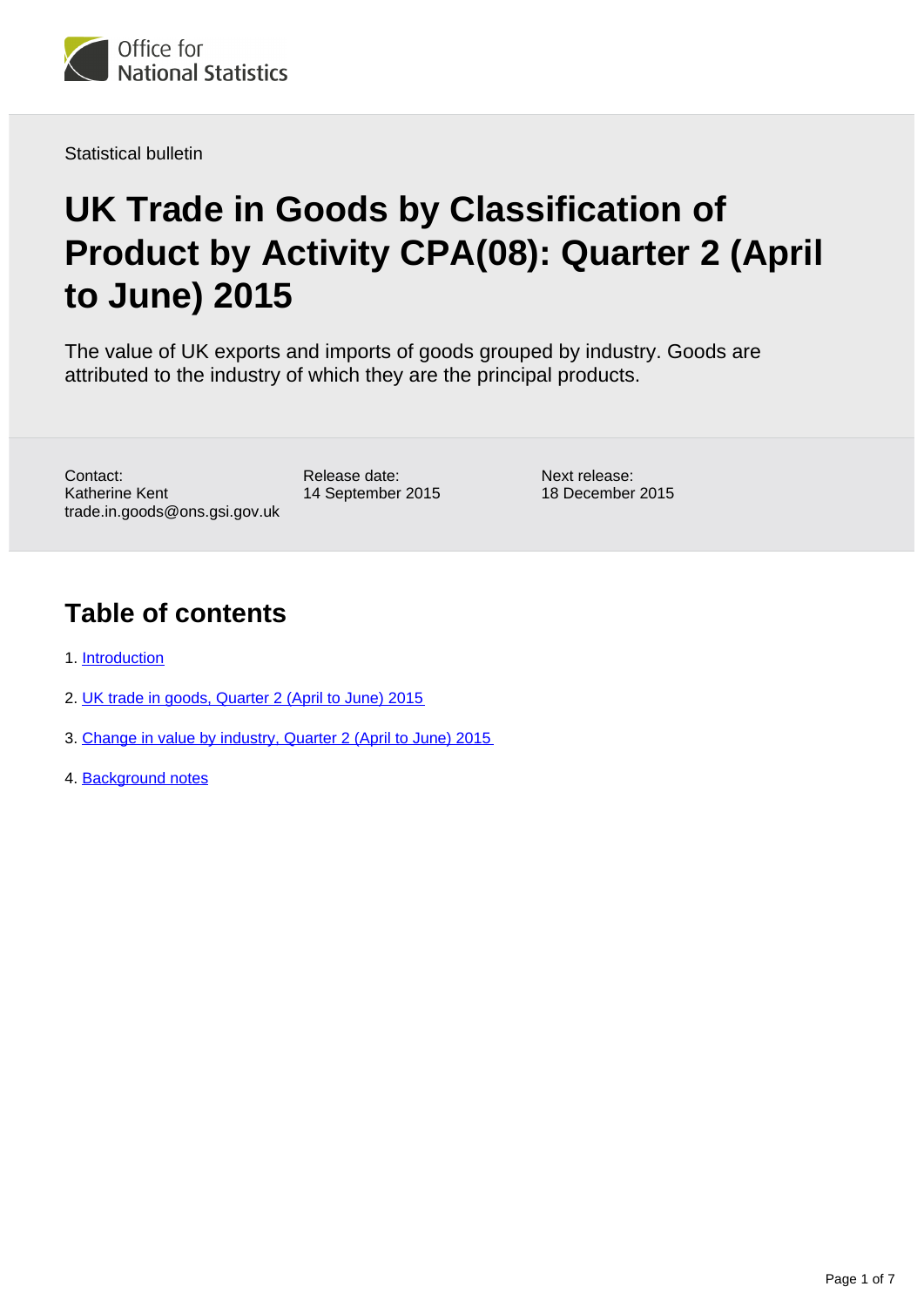## <span id="page-1-0"></span>**1. Introduction**

- This publication presents a quarterly analysis of UK exports and imports of goods grouped according to the activity of which those goods are principal products. Data are presented according to the classes of the 2008 Classification of Product by Activity (CPA(08))
- All data are shown on a seasonally adjusted, balance of payments basis at current prices, which provides a comprehensive set of CPA (08) trade in goods figures fully compatible with our balance of payments and national accounts outputs
- The Quarter 2 April to June 2015 issue of UK trade in goods by CPA is consistent with the figures published in the UK trade, July 2015 release of 9 September 2015

### <span id="page-1-1"></span>**2. UK trade in goods, Quarter 2 (April to June) 2015**

In Quarter 2 April to June 2015, the deficit on trade in goods narrowed by £5.1 billion to £26.3 billion, compared with a deficit of £31.4 billion in Quarter 1 January to March 2015.

#### **Table 1: UK trade in goods, Quarter 1 (January to March) 2014 to Quarter 2 (April to June) 2015**

|      |                | Exports | Imports | Balance |
|------|----------------|---------|---------|---------|
| 2014 | Q <sub>1</sub> | 74.0    | 102.6   | $-28.6$ |
|      | Q <sub>2</sub> | 73.2    | 103.3   | $-30.1$ |
|      | Q <sub>3</sub> | 71.3    | 103.7   | $-32.4$ |
|      | Q4             | 73.7    | 103.8   | $-30.1$ |
| 2015 | Q <sub>1</sub> | 71.6    | 102.9   | $-31.4$ |
|      | Q <sub>2</sub> | 75.1    | 101.3   | $-26.3$ |

Seasonally adjusted: £ billion

Source: Office for National Statistics

Notes:

1. Q1 refers to Quarter 1 (January to March), Q2 refers to Quarter 2 (April to June), Q3 refers to Quarter 3 (July to September) and Q4 refers to Quarter 4 (October to December)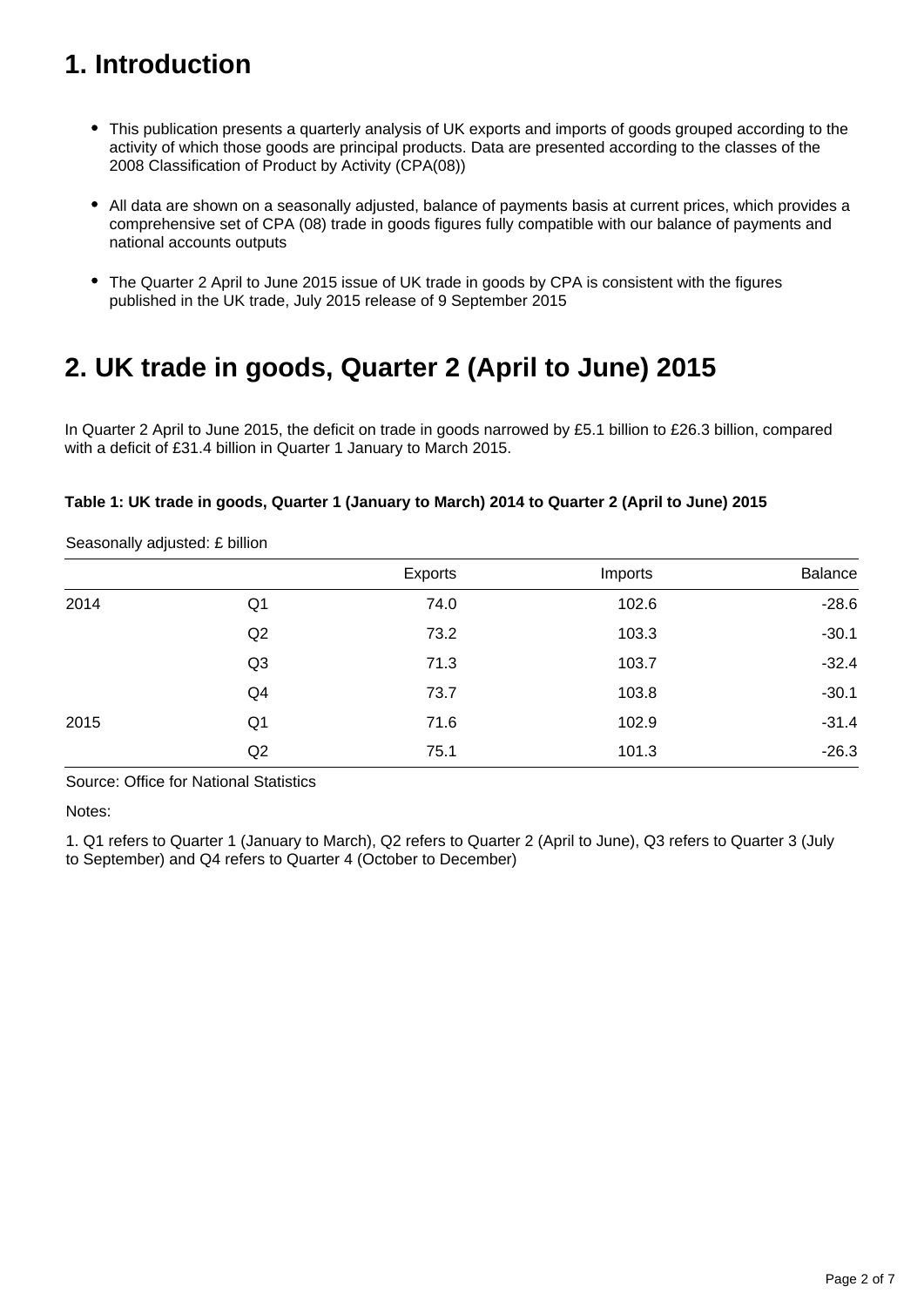

**Figure 1: Value of UK trade in goods, Quarter 4 (October to December) 2011 to Quarter 2 (April to June) 2015**

**Source: Office for National Statistics**

**Figure 2: Balance of UK trade in goods, Quarter 4 (October to December) 2011 to Quarter 2 (April to June) 2015** £ billion seasonally adjusted  $-22$ 



**Source: Office for National Statistics**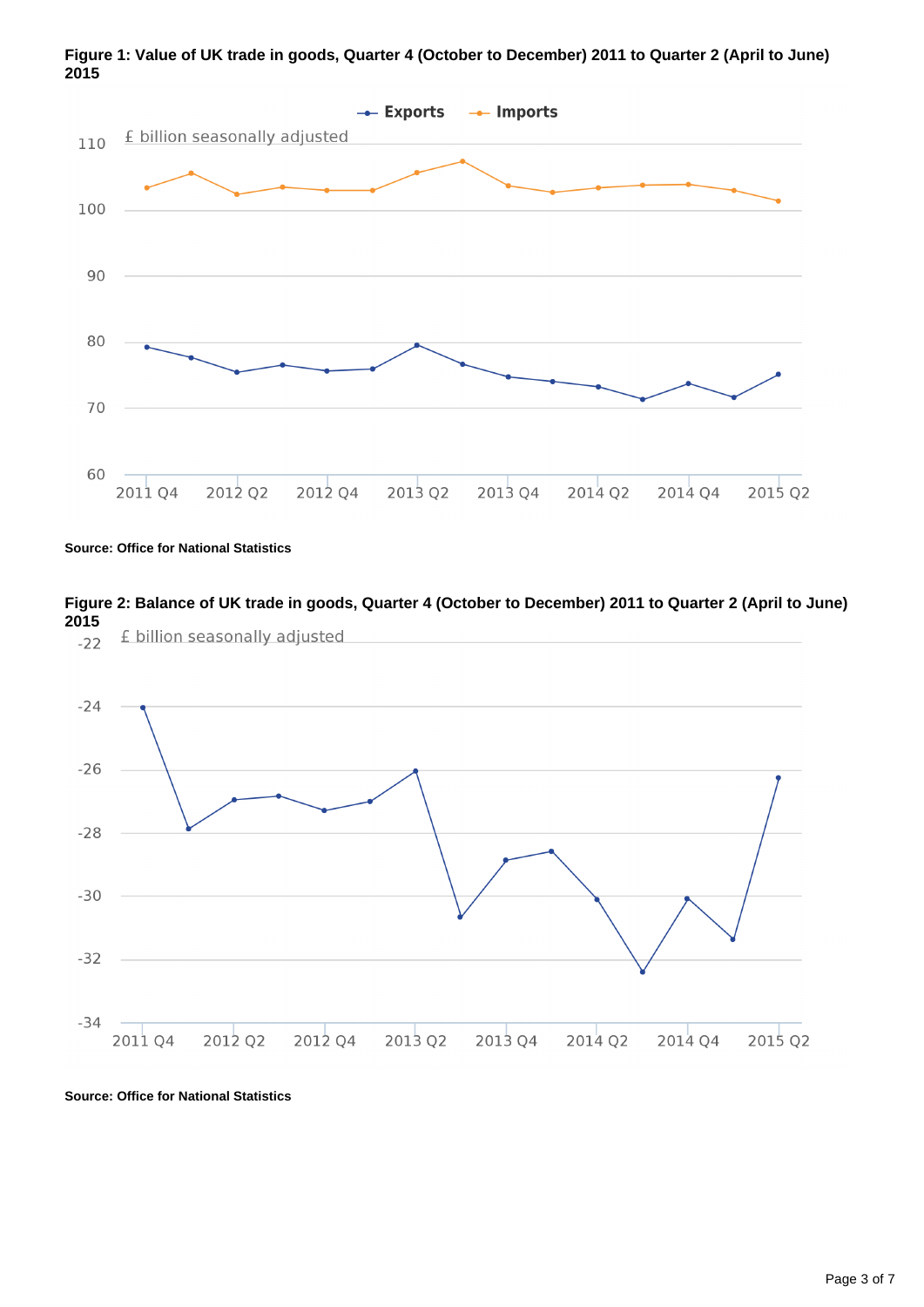### <span id="page-3-0"></span>**3. Change in value by industry, Quarter 2 (April to June) 2015**

In Quarter 2 April to June 2015, total exports increased by £3.5 billion (4.9%) to £75.1 billion and total imports decreased by £1.6 billion (1.6%) to £101.3 billion. At the industry level the data is shown in Tables 2 and 3.

#### **Table 2: Exports: change in value by industry grouping, Quarter 2 (April to June) 2015 compared with Quarter 1 (January to March) 2015**

|                                                          | Exports (£m) |
|----------------------------------------------------------|--------------|
| Section A: Products of Agriculture, Forestry & Fishing   | $-60$        |
| Section B: Mining & Quarrying                            | $+762$       |
| Section C: Manufactured Products                         | $+2,245$     |
| Section D: Electricity, Gas, Steam & Air Conditioning    | $-3$         |
| Section E: Water supply, Sewerage & Waste Management     | +46          |
| Section J: Information & Communication Services          | $+23$        |
| Section M: Professional, Scientific & Technical Services | $-25$        |
| Section R: Arts, Entertainment & Recreation Services     | $+531$       |

Source: Office for National Statistics Notes: 1. Seasonally adjusted: £ billion

#### **Table 3: Imports: change in value by industry grouping, Quarter 2 (April to June) 2015 compared with Quarter 1 (January to March) 2015**

|                                                          | Imports (£m) |
|----------------------------------------------------------|--------------|
| Section A: Products of Agriculture, Forestry & Fishing   | $+22$        |
| Section B: Mining & Quarrying                            | $-1,084$     |
| Section C: Manufactured Products                         | $-695$       |
| Section D: Electricity, Gas, Steam & Air Conditioning    | $+7$         |
| Section E: Water supply, Sewerage & Waste Management     | $+2$         |
| Section J: Information & Communication Services          | $-15$        |
| Section M: Professional, Scientific & Technical Services | 0            |
| Section R: Arts, Entertainment & Recreation Services     | +170         |

Source: Office for National Statistics Notes: 1. Seasonally adjusted: £ billion

### <span id="page-3-1"></span>**4. Background notes**

1. **What's new?**

#### **UK Trade National Statistics suspension**

Due to a series of errors during 2014, the UK Statistics Authority suspended the National Statistics [designation of UK trade](http://www.statisticsauthority.gov.uk/reports---correspondence/correspondence/letter-from-sir-andrew-dilnot-to-john-pullinger-141114.pdf) on 14 November 2014. The Authority's reassessment of UK Trade against the Code of Practice for Official Statistics has been completed. We are committed to meeting the requirements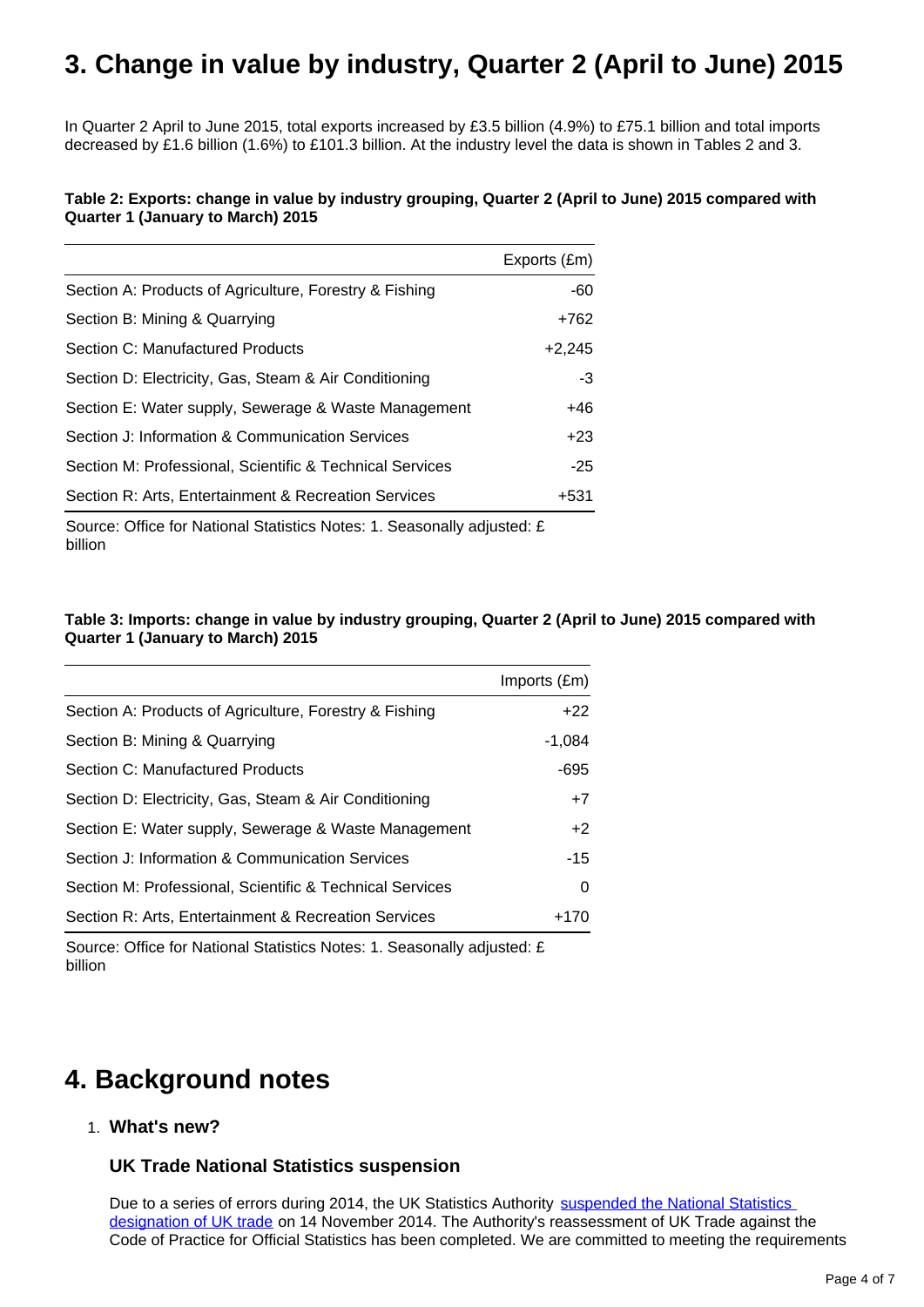and regaining National Statistics status for UK Trade as soon as possible and will keep users informed of progress.

#### **Termination of UK trade by CPA statistical bulletin**

As part of our programme of work to regain National Statistics status for UK trade we have considered the appropriateness of this separate UK trade by CPA publication. Following an internal review of our publications and a [wider survey of users](http://www.ons.gov.uk/ons/about-ons/get-involved/consultations-and-user-surveys/consultations/uk-trade-survey/feedback-from-consultations-on-ons-uk-trade-outputs.doc) we have decided that this statistical bulletin will cease in the current format, but the tables will still be published on the 18 December 2015 onwards on the [main UK](http://www.ons.gov.uk/ons/rel/uktrade/uk-trade/index.html)  [trade release page](http://www.ons.gov.uk/ons/rel/uktrade/uk-trade/index.html).

Evidence from the user survey and other sources suggests that the majority of users only use the data tables of the UK trade by CPA publication and we are confident that delivering data in table format only will continue to meet user's needs. This change will enable data to be linked between the CPA release and the main UK trade release which will increase the accessibility and increase the use of the CPA data tables, by providing them to a wider audience

It is likely that on an annual basis we will provide commentary alongside the data tables in a "short story" format - but we would welcome feedback on this suggestion. To provide feedback please contact us via email trade.in.goods@ons.gsi.gov.uk

#### **Revisions**

Trade in goods figures are revised to take in adjustments to the overseas trade statistics (OTS) data and changes in the seasonal adjustment factors. There is a need to revise the EU estimates over a longer period of time because of the Intrastat system. Most revisions are small in relation to the variability of the series.

In this release, periods from Quarter 1 January to March 2015 have been revised based on improved methodology. This is in line with the UK Trade and National Accounts revisions policy.

#### 2. **Special events**

An article outlining the **ONS** policy on special events can be found on the ONS website.

#### 3. **Code of Practice for Official Statistics**

National Statistics are produced to high professional standards set out in the Code of Practice for Official [Statistics](http://www.ons.gov.uk/ons/guide-method/the-national-statistics-standard/code-of-practice/index.html). They undergo regular quality assurance reviews to ensure that they meet customer needs. They are produced free from any political interference.

#### 4. **Understanding the data**

The statistics of trade in goods compiled by the Office for National Statistics (ONS) are derived principally from data provided by Her Majesty's Revenue & Customs (HMRC).

#### 5. **Overseas trade statistics compiled by HMRC**

Since 1993 statistics of the UK's overseas trade in goods comprise:

- statistics of UK imports from and exports to countries outside the EU, which have been compiled from declarations made to HM Revenue & Customs (HMRC), previously Customs & Excise
- statistics of UK arrivals (imports) from and dispatches (exports) to other member states of the EU, compiled from Intrastat returns sent to HMRC.

The Intrastat system is linked to Value Added Tax (VAT) and has applied since 1993 in all EU member states. Prior to 1993, statistics of UK trade with all countries were compiled from declarations made to HM Revenue & Customs.

6. For statistical purposes, the UK adopts the valuation bases recommended in the International Merchandise Trade Statistics Concepts and Definitions published by the United Nations. This means the valuation of exports (dispatches) is on a free on board (FOB) basis, that is the cost of goods to the purchaser abroad,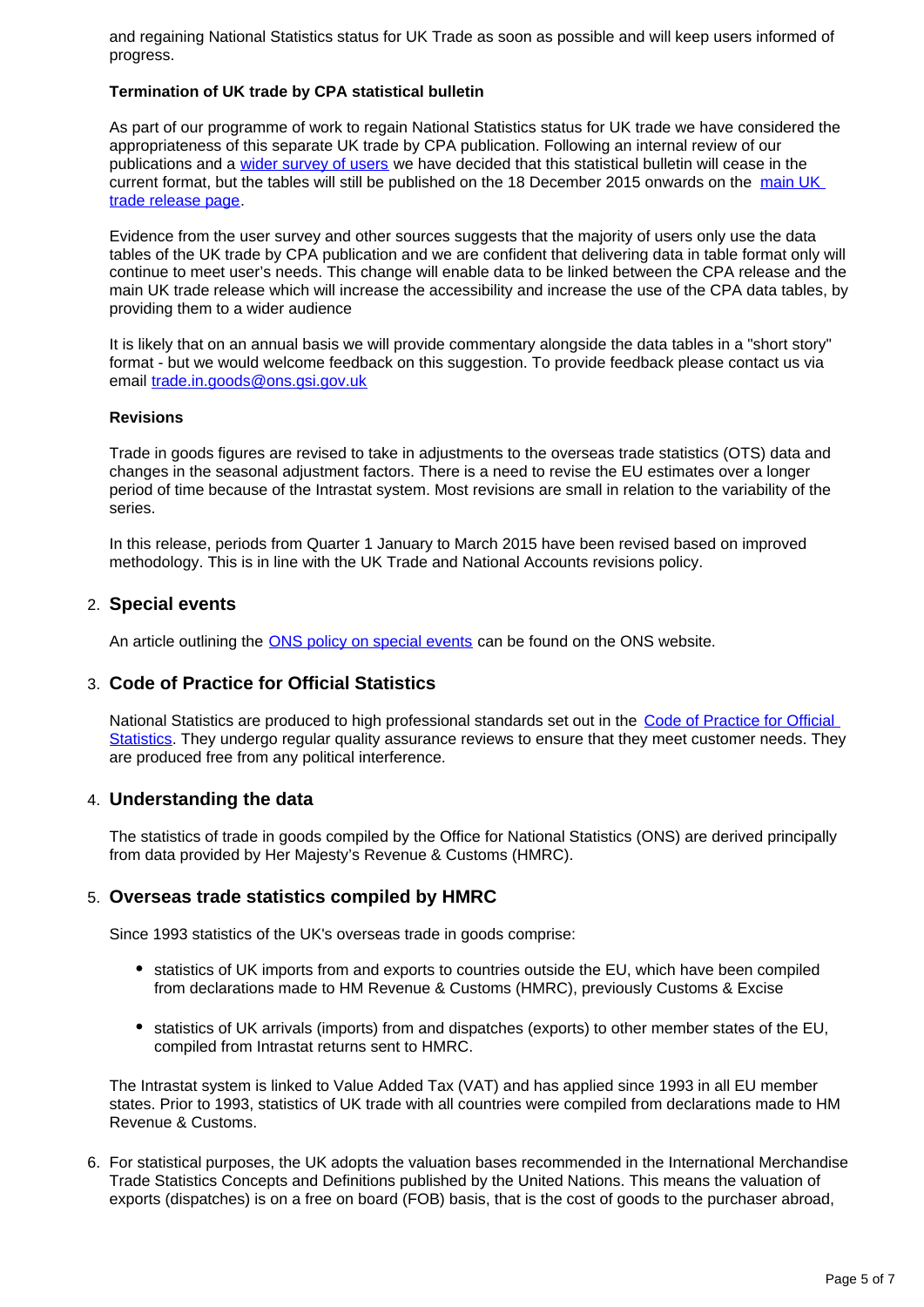and the valuation of imports (arrivals) is on a cost, insurance and freight (CIF) basis. This includes all expenses incurred moving the goods to the point of entry into the UK, but excludes any duty or tax chargeable in the UK.

#### 7. **Our balance of payments statistics**

To conform to the International Monetary Fund (IMF) Balance of Payments (BoP) definition, the value of imports required is the value of goods at the point of export (that is, the Customs border of the exporting country) rather than the value of goods as they arrive in the UK. The freight and insurance costs of transporting the goods to the UK needs to be deducted from the values recorded by HMRC.

- 8. In addition, we have had to make various other adjustments to include transactions which are not reported to HMRC and to exclude transactions reported to HMRC but where there is no change of ownership. Table 2.4 in our annual publication United Kingdom Balance of Payments summarises the transition from trade in goods statistics on an overseas trade statistics (OTS) basis (compiled by HMRC) to a BoP basis (compiled by us) for each of the last 11 years.
- 9. Following a change in the pattern of trading associated with Missing Trader Intra-Community (MTIC) fraud, identified by HMRC, interpretation of the breakdown between EU and non-EU trade is more difficult. Some VAT MTIC fraud has affected non-EU exports from 2004 onwards. However, the MTIC trade adjustments are added to the EU import estimates derived from Intrastat returns as it is this part of the chain that is generally not recorded. Changes to the pattern of MTIC can therefore make it difficult to analyse trade by commodity group and by country as increases inflate both imports and exports. In particular, adjustments affect trade in capital goods and intermediate goods – these categories include mobile phones and computer components.
- 10. The CPA is the classification of products at the level of the European Union. Product classifications are designed to categorise products that have common characteristics. They provide the basis for collecting and calculating statistics on the production, distributive trade, consumption, foreign trade and transport of such products. A major revision of the CPA was adopted in April 2008. New concepts, such as originals and intellectual property products, have been introduced, and further detail has been added to reflect new products. A correspondence table between the [CPA02 and CPA08 classifications](http://ec.europa.eu/eurostat/ramon/relations/index.cfm?TargetUrl=LST_REL&StrLanguageCode=EN&IntCurrentPage=3) can be found on the Eurostat website.
- 11. Not all exports allocated to an industry were necessarily produced in establishments classified to that industry. However, the exports attributed to an industry are broadly comparable with sales figures for principal products of that industry. Imports refer to the industry by which the commodity was produced, rather than by the importing industry.

#### 12. **Seasonal adjustment**

Our quarterly trade in goods figures are published on a seasonally adjusted basis. The seasonally adjusted series for total trade in goods are derived by summing or weighting together major commodity components. In common with our other outputs, the seasonal adjustment package used is X12ARIMA, developed by Stats Canada.

#### 13. **Rounding**

Figures on a balance of payments basis are adjusted to ensure arithmetical consistency, in line with conventions used in the national accounts.

#### 14. **Related data**

Equivalent information at constant prices is available from the ONS Customer Contact Centre (see the reverse title page of this publication). We can also supply comparable information for UK trade with the EU and non-EU countries. As a result of the methodological changes which could not be carried through to world totals, a few EU and non-EU series may have negative values.

#### 15. **Further information**

[Statistics on Trade in Goods \(GSS Methodological Series No. 36\) \(384.4 Kb Pdf\)](http://www.ons.gov.uk/ons/guide-method/method-quality/specific/gss-methodology-series/gss-methodology-series--36--statistics-on-trade-in-goods.pdf) gives comprehensive explanations of the bases on which trade in goods statistics are compiled and is available on our website.